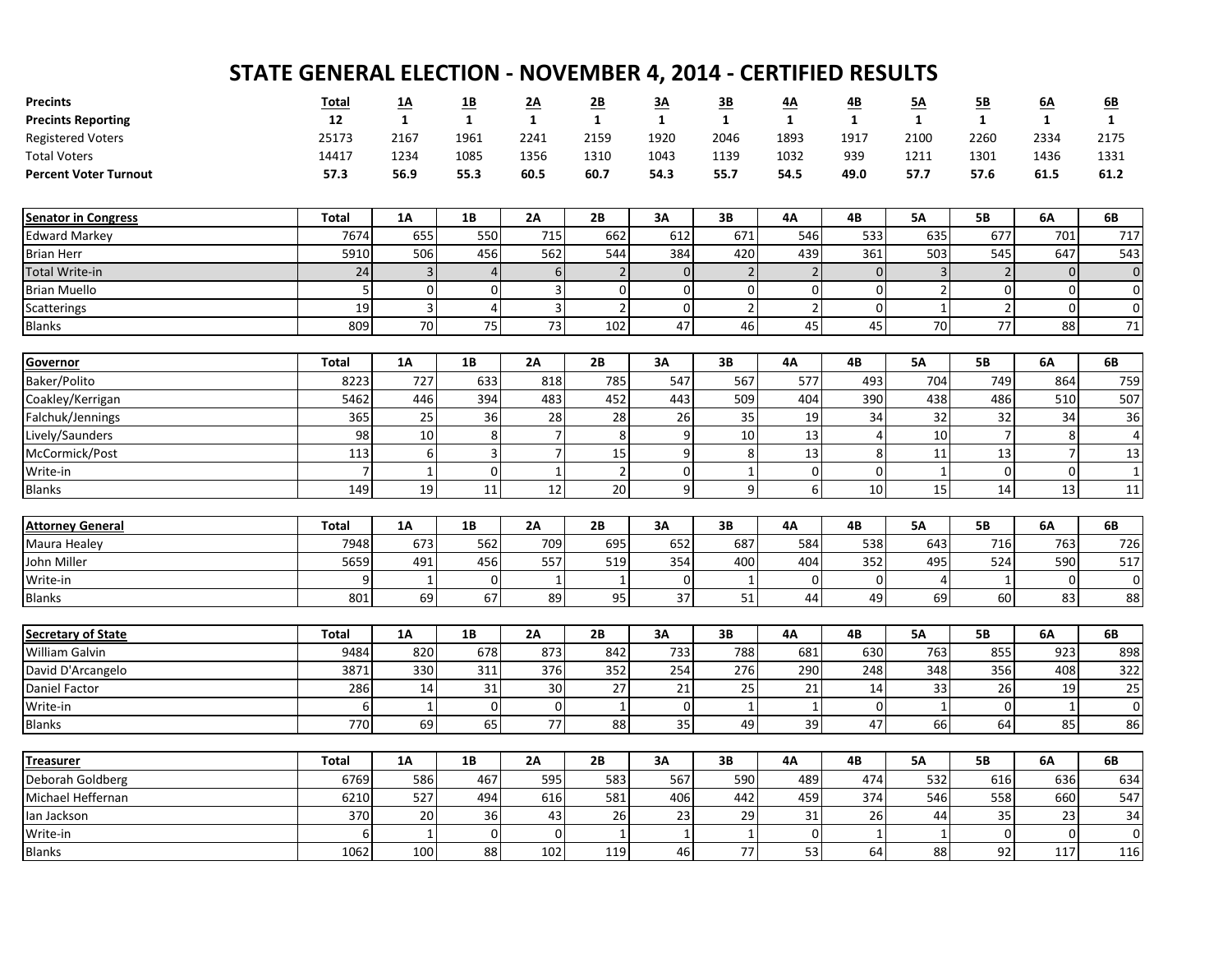| <b>Precints</b>                           | <b>Total</b>         | <u>1A</u>        | <u>1B</u>      | <u>2A</u>      | 2B           | 3A           | 3B           | <u>4A</u>      | <u>4B</u>      | <u>5A</u>    | 5B             | 6A             | 6B             |
|-------------------------------------------|----------------------|------------------|----------------|----------------|--------------|--------------|--------------|----------------|----------------|--------------|----------------|----------------|----------------|
| <b>Precints Reporting</b>                 | 12                   | $\mathbf{1}$     | $\mathbf{1}$   | $\mathbf{1}$   | $\mathbf{1}$ | $\mathbf{1}$ | $\mathbf{1}$ | $\mathbf{1}$   | $\mathbf{1}$   | $\mathbf{1}$ | $\mathbf{1}$   | $\mathbf{1}$   | $\mathbf{1}$   |
| <b>Registered Voters</b>                  | 25173                | 2167             | 1961           | 2241           | 2159         | 1920         | 2046         | 1893           | 1917           | 2100         | 2260           | 2334           | 2175           |
| <b>Total Voters</b>                       | 14417                | 1234             | 1085           | 1356           | 1310         | 1043         | 1139         | 1032           | 939            | 1211         | 1301           | 1436           | 1331           |
| <b>Percent Voter Turnout</b>              | 57.3                 | 56.9             | 55.3           | 60.5           | 60.7         | 54.3         | 55.7         | 54.5           | 49.0           | 57.7         | 57.6           | 61.5           | 61.2           |
| <b>Auditor</b>                            | <b>Total</b>         | <b>1A</b>        | 1B             | 2A             | 2B           | 3A           | 3В           | 4A             | 4B             | <b>5A</b>    | <b>5B</b>      | 6A             | 6B             |
| Suzanne Bump                              | 7808                 | 684              | 524            | 707            | 675          | 621          | 669          | 552            | 528            | 638          | 731            | 736            | 743            |
| Patricia Saint Aubin                      | 5096                 | 415              | 435            | 498            | 468          | 343          | 370          | 379            | 317            | 442          | 435            | 543            | 451            |
| MK Merelice                               | 354                  | 24               | 28             | 34             | 38           | 23           | 25           | 32             | 18             | 34           | 39             | 21             | 38             |
| Write-in                                  | 3                    | 1                | $\mathbf 0$    | 0              | $\Omega$     | $\mathbf 0$  | $\mathbf 0$  | 1              | 0              | $\mathbf{1}$ | $\mathbf 0$    | $\mathbf 0$    | $\mathbf 0$    |
| <b>Blanks</b>                             | 1156                 | 110              | 98             | 117            | 129          | 56           | 75           | 68             | 76             | 96           | 96             | 136            | 99             |
| <b>Rep in Congress</b>                    | <b>Total</b>         | <b>1A</b>        | 1B             | 2A             | 2B           | 3A           | 3B           | 4Α             | 4B             | <b>5A</b>    | <b>5B</b>      | 6A             | 6B             |
| Stephen Lynch                             | 11061                | 956              | 801            | 1010           | 985          | 840          | 915          | 811            | 727            | 922          | 974            | 1089           | 1031           |
| Write-in                                  | 60                   | 3                | 1              | 15             |              | 10           | 1            | 13             | $\overline{2}$ | $\mathbf 1$  | $\overline{2}$ | $\mathbf 1$    | $\overline{4}$ |
| <b>Blanks</b>                             | 3296                 | 275              | 283            | 331            | 318          | 193          | 223          | 208            | 210            | 288          | 325            | 346            | 296            |
|                                           |                      |                  |                |                |              |              |              |                |                |              |                |                |                |
| Councilor (District 1 - 2)                | <b>Total</b>         | 1A               | 1B             | 2A             | 2B           | 3A           | 3B           | 4A             | 4B             | <b>5A</b>    | <b>5B</b>      | 6A             | 6B             |
| Robert L. Jubinville                      | 3032                 | 751              | 654            | 838            | 789          |              |              |                |                |              |                |                |                |
| Write-in                                  | 14                   | $\overline{7}$   | $\overline{3}$ | $\overline{2}$ |              |              |              |                |                |              |                |                |                |
| <b>Blanks</b>                             | 1939                 | 476              | 428            | 516            | 519          |              |              |                |                |              |                |                |                |
| Councilor (District 3 - 6)                | <b>Total</b>         | 1A               | 1B             | 2A             | 2B           | 3A           | 3В           | 4Α             | 4B             | <b>5A</b>    | 5В             | 6A             | 6B             |
| C.A. Iannella, JR                         | 5147                 |                  |                |                |              | 616          | 649          | 562            | 530            | 631          | 686            | 751            | 722            |
| Jason Crosby                              | 2358                 |                  |                |                |              | 246          | 277          | 267            | 228            | 313          | 349            | 369            | 309            |
| Joe Ureneck                               | 548                  |                  |                |                |              | 74           | 63           | 64             | 48             | 66           | 79             | 67             | 87             |
| Write-in                                  | 10                   |                  |                |                |              | $\mathbf{1}$ | $\mathbf{1}$ | $\overline{2}$ | $\mathbf{1}$   |              | $\Omega$       | $\overline{2}$ | $\overline{2}$ |
| <b>Blanks</b>                             | 1369                 |                  |                |                |              | 106          | 149          | 137            | 132            | 200          | 187            | 247            | 211            |
|                                           |                      |                  |                |                | 2B           | 3A           | 3B           |                |                |              | <b>5B</b>      |                | 6B             |
| Senator in General Court (District 1 - 2) | <b>Total</b><br>3220 | <b>1A</b><br>827 | 1B<br>690      | 2A<br>883      | 820          |              |              | 4А             | 4B             | <b>5A</b>    |                | 6A             |                |
| <b>Brian Joyce</b>                        | 16                   |                  | 3              | 1              | 6            |              |              |                |                |              |                |                |                |
| Write-in<br><b>Blanks</b>                 | 1749                 | 6<br>401         | 392            | 472            | 484          |              |              |                |                |              |                |                |                |
|                                           |                      |                  |                |                |              |              |              |                |                |              |                |                |                |
| Senator in General Court (District 3 - 6) | <b>Total</b>         | <b>1A</b>        | <b>1B</b>      | 2A             | 2B           | 3A           | 3B           | <b>4A</b>      | 4B             | <b>5A</b>    | <b>5B</b>      | 6A             | 6B             |
| John Keenan                               | 5329                 |                  |                |                |              | 660          | 682          | 566            | 544            | 673          | 735            | 721            | 748            |
| Leslie Gosule                             | 3286                 |                  |                |                |              | 325          | 364          | 389            | 303            | 433          | 462            | 560            | 450            |
| Write-in                                  | 6                    |                  |                |                |              | $\mathbf 0$  | 1            | $\overline{2}$ | 0              | 1            | $\mathbf{1}$   |                | $\mathbf 0$    |
| <b>Blanks</b>                             | 811                  |                  |                |                |              | 58           | 92           | 75             | 92             | 104          | 103            | 154            | 133            |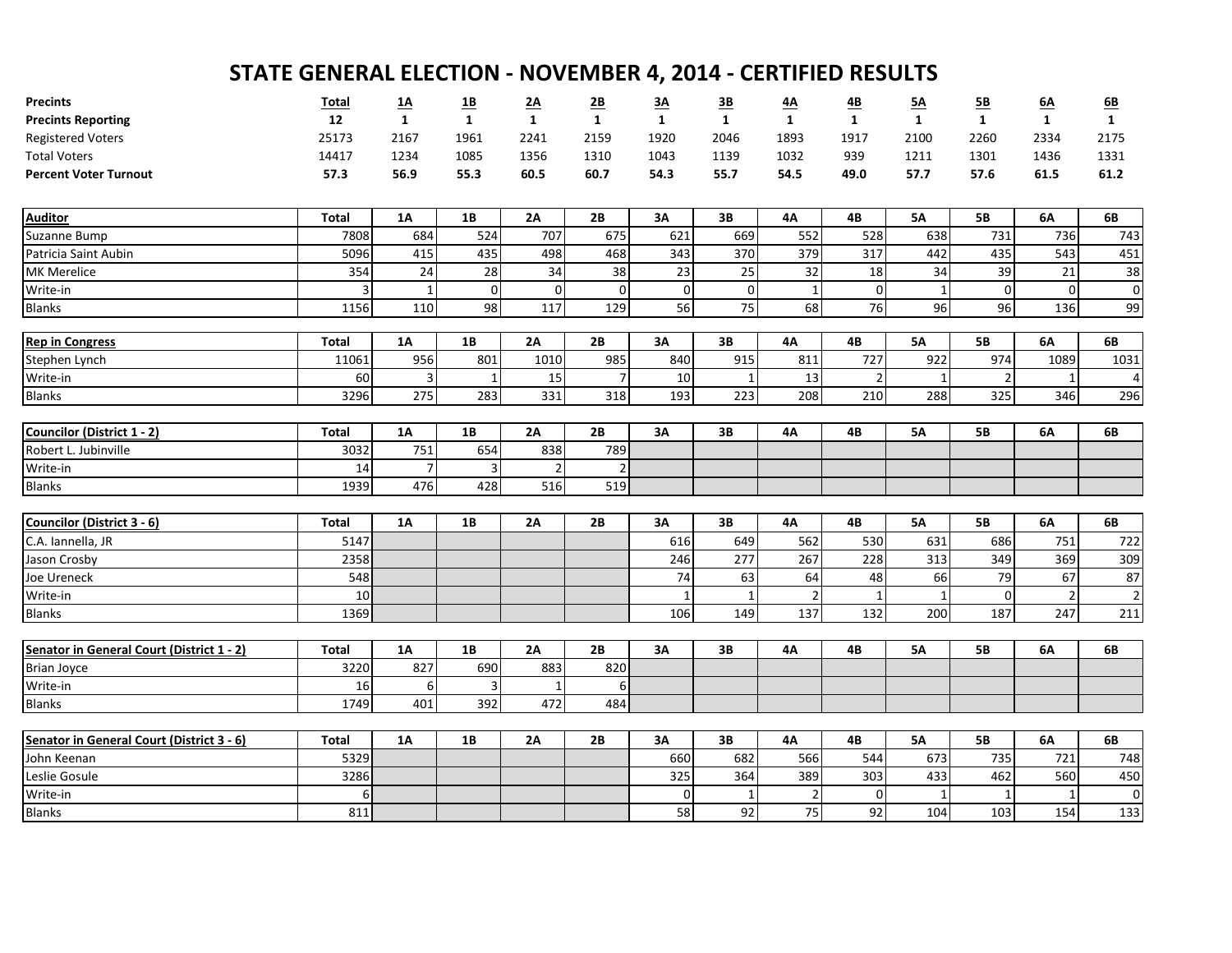| <b>Precints</b>                        | <b>Total</b> | <u>1A</u> | <u>1B</u>      | 2A             | $\underline{\mathbf{2B}}$ | <u>3A</u>   | <u>3B</u>      | <u>4A</u>      | <u>4B</u>      | <u>5A</u>      | <u>5B</u>      | <u>6A</u>    | 6B             |
|----------------------------------------|--------------|-----------|----------------|----------------|---------------------------|-------------|----------------|----------------|----------------|----------------|----------------|--------------|----------------|
| <b>Precints Reporting</b>              | 12           | 1         | $\mathbf{1}$   | $\mathbf{1}$   | $\mathbf{1}$              | 1           | $\mathbf{1}$   | 1              | $\mathbf{1}$   | $\mathbf{1}$   | $\mathbf{1}$   | $\mathbf{1}$ | $\mathbf{1}$   |
| <b>Registered Voters</b>               | 25173        | 2167      | 1961           | 2241           | 2159                      | 1920        | 2046           | 1893           | 1917           | 2100           | 2260           | 2334         | 2175           |
| <b>Total Voters</b>                    | 14417        | 1234      | 1085           | 1356           | 1310                      | 1043        | 1139           | 1032           | 939            | 1211           | 1301           | 1436         | 1331           |
| <b>Percent Voter Turnout</b>           | 57.3         | 56.9      | 55.3           | 60.5           | 60.7                      | 54.3        | 55.7           | 54.5           | 49.0           | 57.7           | 57.6           | 61.5         | 61.2           |
| <b>Representative in General Court</b> | <b>Total</b> | <b>1A</b> | 1B             | 2A             | 2B                        | 3A          | 3B             | 4A             | 4B             | <b>5A</b>      | <b>5B</b>      | <b>6A</b>    | 6B             |
| Mark Cusack                            | 9475         | 807       | 687            | 874            | 823                       | 742         | 792            | 704            | 632            | 778            | 847            | 907          | 882            |
| Write-in                               | 79           | 12        | 4              | 3              | $\Omega$                  | 6           | $\overline{2}$ | 18             | 2              | 2              | 4              | 20           | 6              |
| <b>Blanks</b>                          | 4863         | 415       | 394            | 479            | 487                       | 295         | 345            | 310            | 305            | 431            | 450            | 509          | 443            |
|                                        |              |           |                |                |                           |             |                |                |                |                |                |              |                |
| <b>District Attorney</b>               | <b>Total</b> | <b>1A</b> | 1B             | 2A             | 2B                        | 3A          | 3B             | <b>4A</b>      | 4B             | <b>5A</b>      | <b>5B</b>      | <b>6A</b>    | 6B             |
| Michael Morrissey                      | 9910         | 840       | 707            | 916            | 862                       | 772         | 832            | 736            | 657            | 829            | 881            | 943          | 935            |
| Write-in                               | 28           |           | 2              | 1              | $\Omega$                  |             | $\overline{2}$ | 11             | 2              | $\mathbf 1$    | $\overline{2}$ |              |                |
| <b>Blanks</b>                          | 4479         | 391       | 376            | 439            | 448                       | 270         | 305            | 285            | 280            | 381            | 418            | 491          | 395            |
| <b>Register of Probate</b>             | <b>Total</b> | 1A        | 1B             | 2A             | 2B                        | 3A          | 3B             | 4А             | 4B             | <b>5A</b>      | <b>5B</b>      | 6A           | 6B             |
| <b>Patrick McDermott</b>               | 9218         | 763       | 651            | 834            | 796                       | 730         | 777            | 695            | 623            | 772            | 826            | 884          | 867            |
| Write-in                               | 28           | 3         | $\overline{2}$ | 2              | 0                         |             | $\overline{2}$ | 10             | 2              | $\overline{0}$ | $\overline{2}$ |              | $\mathbf{1}$   |
| <b>Blanks</b>                          | 5171         | 468       | 432            | 520            | 514                       | 311         | 360            | 327            | 314            | 439            | 473            | 550          | 463            |
|                                        |              |           |                |                |                           |             |                |                |                |                |                |              |                |
| <b>County Treasurer</b>                | <b>Total</b> | <b>1A</b> | 1B             | 2A             | 2B                        | 3A          | 3B             | <b>4A</b>      | 4B             | <b>5A</b>      | <b>5B</b>      | <b>6A</b>    | 6B             |
| Joseph Connolly                        | 9252         | 771       | 656            | 840            | 804                       | 732         | 795            | 699            | 615            | 777            | 827            | 883          | 853            |
| Write-in                               | 31           | 3         | $\mathbf 1$    | $\overline{2}$ | $\Omega$                  |             | $\overline{2}$ | 14             | $\overline{2}$ | $\overline{0}$ | $\overline{2}$ |              | $\overline{2}$ |
| <b>Blanks</b>                          | 5134         | 460       | 428            | 514            | 506                       | 310         | 342            | 319            | 322            | 434            | 472            | 551          | 476            |
|                                        |              |           |                |                |                           |             |                |                |                |                |                |              |                |
| <b>County Commissioner</b>             | <b>Total</b> | <b>1A</b> | 1B             | 2A             | 2B                        | 3A          | 3B             | 4A             | 4B             | <b>5A</b>      | <b>5B</b>      | 6A           | 6B             |
| <b>Peter Collins</b>                   | 7682         | 631       | 535            | 691            | 703                       | 632         | 646            | 555            | 524            | 638            | 699            | 719          | 709            |
| <b>Michael Soter</b>                   | 4688         | 405       | 381            | 446            | 405                       | 299         | 349            | 356            | 289            | 411            | 428            | 503          | 416            |
| Write-in                               | 6            |           | $\Omega$       | $\overline{0}$ | $\Omega$                  | $\mathbf 0$ | 0              | $\overline{3}$ | 0              | $\Omega$       | $\mathbf{1}$   |              | $\mathbf{1}$   |
| <b>Blanks</b>                          | 2041         | 197       | 169            | 219            | 202                       | 112         | 144            | 118            | 126            | 162            | 173            | 214          | 205            |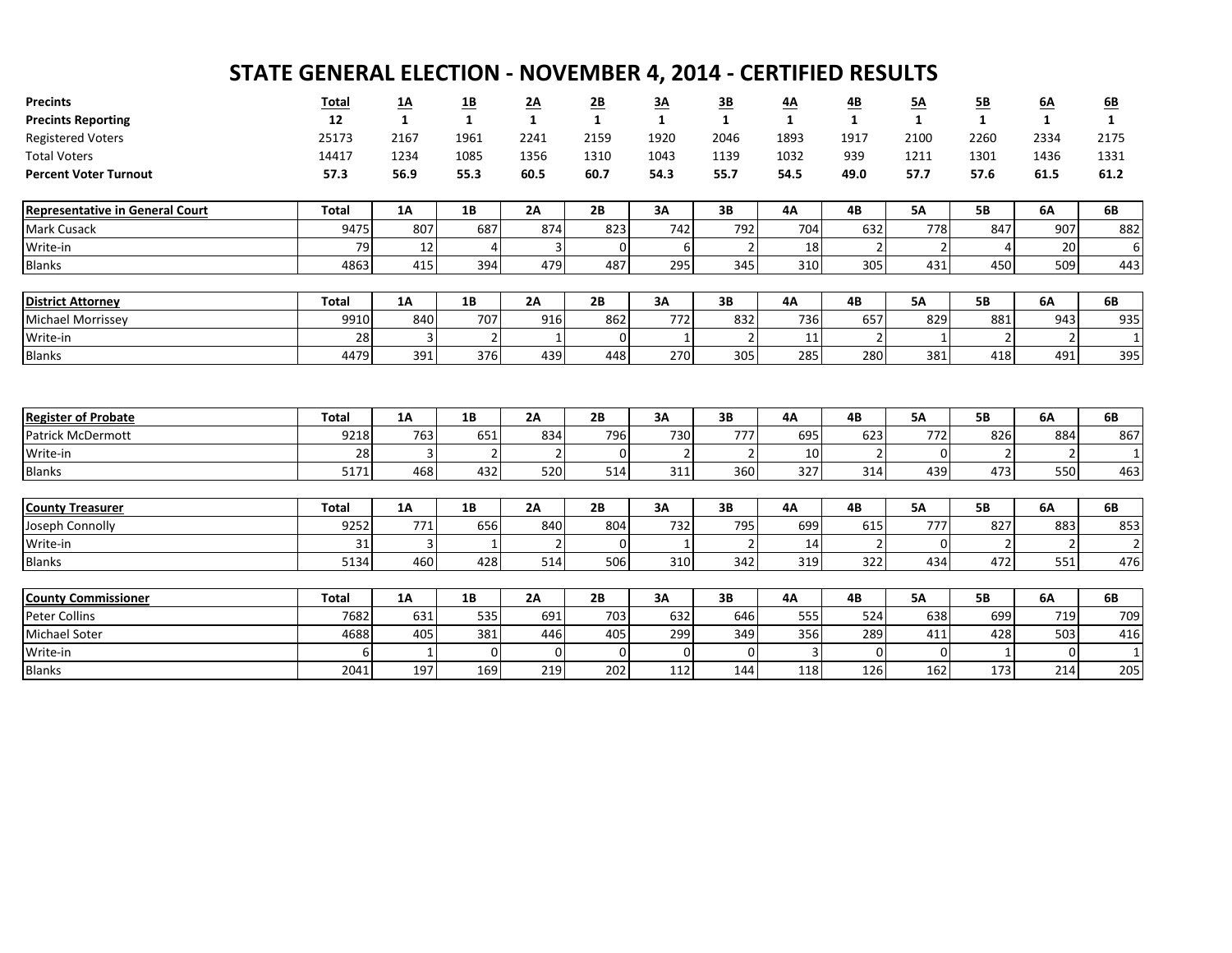| <b>Precints</b>                                       | <b>Total</b>            | <u>1A</u>    | <u>1B</u>      | 2A             | $\underline{\mathsf{2B}}$ | <u>3A</u>      | <u>3B</u>      | <u>4A</u>      | <u>4B</u>      | <u>5A</u>      | <u>5B</u>      | 6A           | <u>6B</u>    |
|-------------------------------------------------------|-------------------------|--------------|----------------|----------------|---------------------------|----------------|----------------|----------------|----------------|----------------|----------------|--------------|--------------|
| <b>Precints Reporting</b>                             | 12                      | $\mathbf{1}$ | $\mathbf{1}$   | $\mathbf{1}$   | $\mathbf{1}$              | $\mathbf{1}$   | $\mathbf{1}$   | $\mathbf{1}$   | $\mathbf{1}$   | $\mathbf{1}$   | $\mathbf{1}$   | $\mathbf{1}$ | $\mathbf{1}$ |
| <b>Registered Voters</b>                              | 25173                   | 2167         | 1961           | 2241           | 2159                      | 1920           | 2046           | 1893           | 1917           | 2100           | 2260           | 2334         | 2175         |
| <b>Total Voters</b>                                   | 14417                   | 1234         | 1085           | 1356           | 1310                      | 1043           | 1139           | 1032           | 939            | 1211           | 1301           | 1436         | 1331         |
| <b>Percent Voter Turnout</b>                          | 57.3                    | 56.9         | 55.3           | 60.5           | 60.7                      | 54.3           | 55.7           | 54.5           | 49.0           | 57.7           | 57.6           | 61.5         | 61.2         |
|                                                       |                         |              |                |                |                           |                |                |                |                |                |                |              |              |
| <b>Regional Vocational School Committee-Avon</b>      | <b>Total</b>            | 1A           | 1B             | 2A             | 2B                        | 3A             | 3B             | 4A             | 4B             | <b>5A</b>      | <b>5B</b>      | 6A           | 6B           |
| <b>Francis Fistori</b>                                | 8395                    | 696          | 609            | 782            | 727                       | 672            | 710            | 628            | 570            | 676            | 736            | 811          | 778          |
| Write-in                                              | 32                      | 2            | $\overline{0}$ | $\mathbf{1}$   |                           |                | $\overline{2}$ | 10             | 1              |                |                |              | $\mathbf{1}$ |
| <b>Blanks</b>                                         | 5990                    | 536          | 476            | 573            | 577                       | 367            | 427            | 394            | 368            | 533            | 564            | 623          | 552          |
|                                                       |                         |              |                |                |                           |                |                |                |                |                |                |              |              |
| <b>Regional Vocational School Committee-Canton</b>    | <b>Total</b>            | 1A           | 1B             | 2A             | 2B                        | 3A             | 3B             | 4A             | 4B             | <b>5A</b>      | <b>5B</b>      | 6A           | 6B           |
| Aidan Maguire, Jr.                                    | 8148                    | 681          | 590            | 763            | 698                       | 645            | 691            | 613            | 549            | 663            | 704            | 788          | 763          |
| Write-in                                              | 30                      | 1            | $\overline{0}$ | 3              |                           | $\overline{2}$ | $\overline{2}$ | 9              | 1              |                | $\overline{2}$ |              | $\mathbf 0$  |
| <b>Blanks</b>                                         | 6239                    | 552          | 495            | 590            | 605                       | 396            | 446            | 410            | 389            | 547            | 595            | 646          | 568          |
|                                                       |                         |              |                |                |                           |                |                |                |                |                |                |              |              |
| <b>Regional Vocational School Committee-Braintree</b> | <b>Total</b>            | 1A           | 1B             | 2A             | 2B                        | 3A             | 3B             | 4A             | 4B             | <b>5A</b>      | <b>5B</b>      | 6A           | 6B           |
| Write-in                                              | 233                     | 18           | 14             | 25             | 26                        | 36             | 13             | 20             | 10             | 23             | 20             |              | 19           |
| Germano John Silveira                                 | 21                      | 3            | $\overline{0}$ | 3              |                           | 1              | $\mathbf{0}$   | $\overline{0}$ | 2              | 9              | $\Omega$       |              | $\mathbf 0$  |
| Eric Erskine                                          | 47                      | 4            |                | $\overline{2}$ |                           | 20             | $\overline{2}$ | $\overline{3}$ |                |                | 3              |              | $\mathbf{1}$ |
| Scatterings                                           | 165                     | 11           | 12             | 20             | 18                        | 15             | 11             | 17             | $\overline{7}$ | 12             | 17             |              | 18           |
| <b>Blanks</b>                                         | 14184                   | 1216         | 1071           | 1331           | 1284                      | 1007           | 1126           | 1012           | 929            | 1188           | 1281           | 1427         | 1312         |
|                                                       |                         |              |                |                |                           |                |                |                |                |                |                |              |              |
| <b>Regional Vocational School Committee-Dedham</b>    | <b>Total</b>            | 1A           | 1B             | 2A             | 2B                        | 3A             | 3B             | <b>4A</b>      | 4B             | <b>5A</b>      | <b>5B</b>      | 6A           | 6B           |
| Write-in                                              | 85                      | 5            | 6 <sup>1</sup> | 12             |                           | 9              | 11             | 9              | 6              | 6 <sup>1</sup> | 5              |              | 9            |
| <b>Thomas Polito</b>                                  | $\overline{\mathbf{A}}$ | 0            | $\Omega$       | $\Omega$       |                           | $\Omega$       |                |                | 0              | ΩI             | $\Omega$       |              | $\mathbf 0$  |
| Scatterings                                           | 81                      | 5            | 6              | 12             |                           | 9              | 10             |                | 6              | 6              | 5              |              | 9            |
| <b>Blanks</b>                                         | 14251                   |              |                | 1332           |                           |                |                |                |                |                |                |              | 1313         |